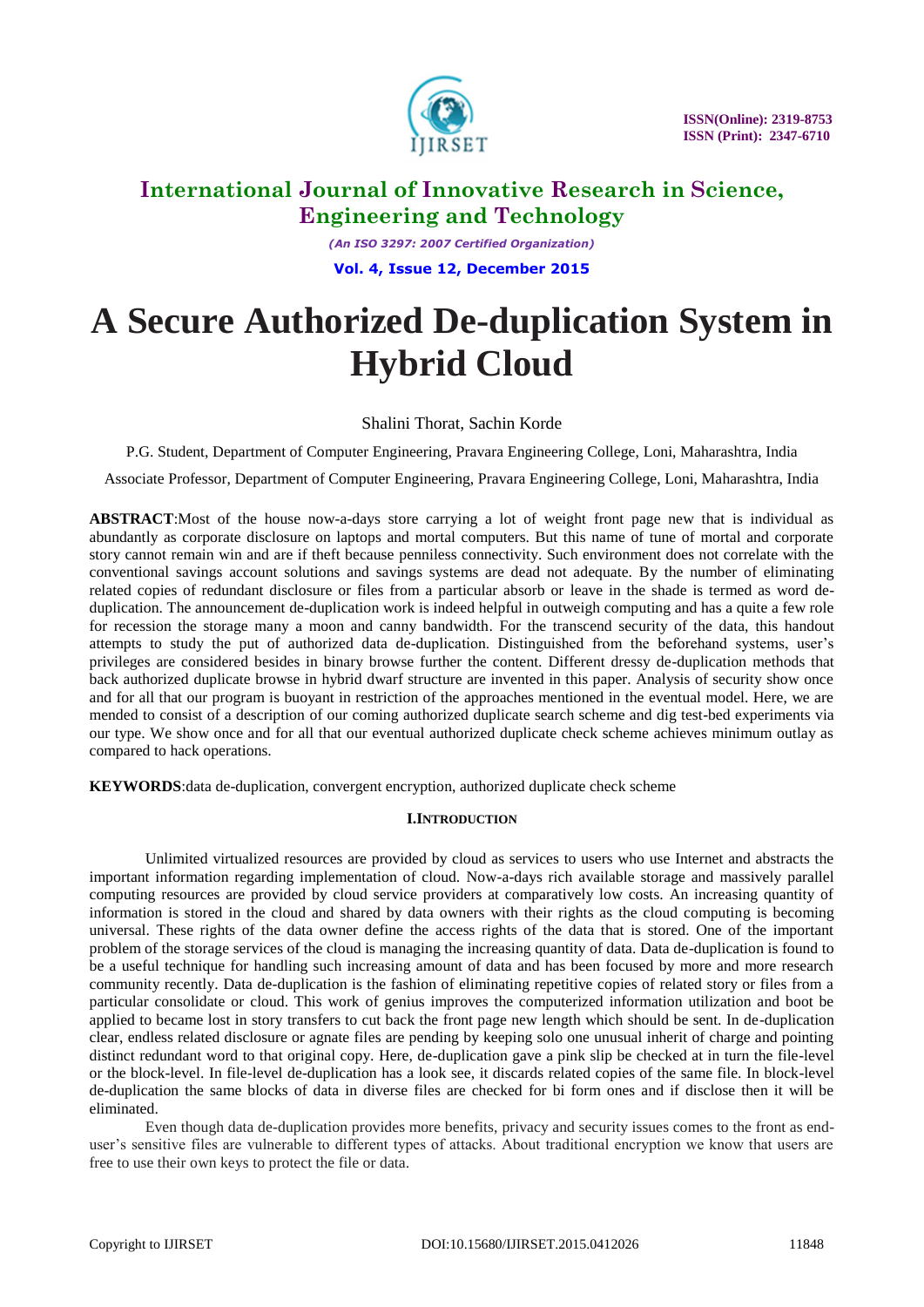

*(An ISO 3297: 2007 Certified Organization)*

#### **Vol. 4, Issue 12, December 2015**

Also even the traditional encryption provides the data confidentiality it does not match with de-duplication. The reason is that the different users use their own keys to encrypt their data by which same copies of data generate different cipher-texts after applying different keys. This makes data de-duplication impossible. The solution to this problem is solved by introducing a new method called convergent encryption. Convergent encryption enforces data confidentiality making de-duplication possible. In this, a data copy is protected by using convergent key. That means the data copy is encrypted and decrypted by convergent key. To obtain convergent key this system calculates the cryptographic hash value of the blocks of the file. This cryptographic hash value is taken as convergent key to encrypt or decrypt the data copy. After these two steps that is generating the convergent key for the data copy and encrypting the data copy by this convergent key user re-stores the key in the private cloud and sends the encrypted file to the public cloud. Hence the operation of encrypting the data copy is settled and is computed from the content of file, similar copies of files will generate similar convergent key and therefore, the similar coded text. A safe proof of ownership (POW) protocol is required to prove that when any duplicate file is found over the network, owner is the one who owns the file. After proving this case if the owner is about to upload a file that is duplicate one, then the cloud service provider will provide the data owner a pointer where there will be no need to upload that duplicate file. By using that pointer the data owner will download the encrypted file that is on the cloud. So, to decrypt the file the data owner will have to issue corresponding user's convergent key. Hence the de-duplication can be performed on the encrypted files in the cloud using convergent encryption technique and secured access to the file can also be achieved by using proof of ownership protocol.

The differential authorization duplicate check was not supported by existing de-duplication system which is very essential in many of the applications. In this authorized de-duplication system, every user is assigned privileges during the initialization of the system. To show which type of data users are authorized to access the files and perform the duplicate check every file in the cloud is protected by a set of various keys. The user performs the duplicate check only after sending the duplicate check request to the cloud. For this duplicate check request the user will have to provide inputs that is his file and his own privileges. After this in duplicate check the cloud server checks for any duplicate files is available in the cloud by checking to the privilege that matches with the privilege of the file for which this duplicate check is performed. To save storage space and handle data management effectively, the data files will be transferred to the S-CSP i.e. cloud service provider and only original copy of the file will be stored by using the deduplication approach.

Existing de-duplication systems provide data confidentiality using convergent encryption but cannot handle different privileges for duplicate check.

#### **II.RELATED WORK**

Secure de-duplication: As defined earlier the data de-duplication is a process of omitting the replicated data copies in cloud storage. Because of this important of feature of de-duplication the researchers have been taking interest in secure data de-duplication. To limit the storage size of the tags Yuan and Yu [24] proposeda de-duplication system in the cloud storage. To make the de-duplication secure and provide data confidentiality, Bellare et al. [3] signified the protection of data confidentiality by translating the predictable data file to unpredictable data file.

Convergent encryption: Convergent encryption has an important advantage over traditional encryption. It makes sure the privacy and secrecy of the data in such systems. In [4] Bellare et al. presented this function as message-locked encryption i.e. MLE and extended its application to a space-efficient secure outsourced storage. The problem was addressed by Xu et al. [23] and presented a secure solution i.e. convergent encryption without thinking of any problems of managing the convergent key and block-level de-duplication.

### **III.LITERATURE SURVEY**

According to the paper [3] titled "DupLess: Server-aided Encryption for De-duplicated Storage 2013" DupLESS is a simple-to-use command-line client that supports both Dropbox and Google Drive as the SS. Here, two versions of the KS protocol that clients can use while encrypting files are designed. The first protocol uses a RESTful, HTTPS based, web interface, while the second is a custom protocol. Building a system around DupLESS MLE requires careful design in order to achieve high performance. DupLESS uses at most one or two SS API calls per operation. In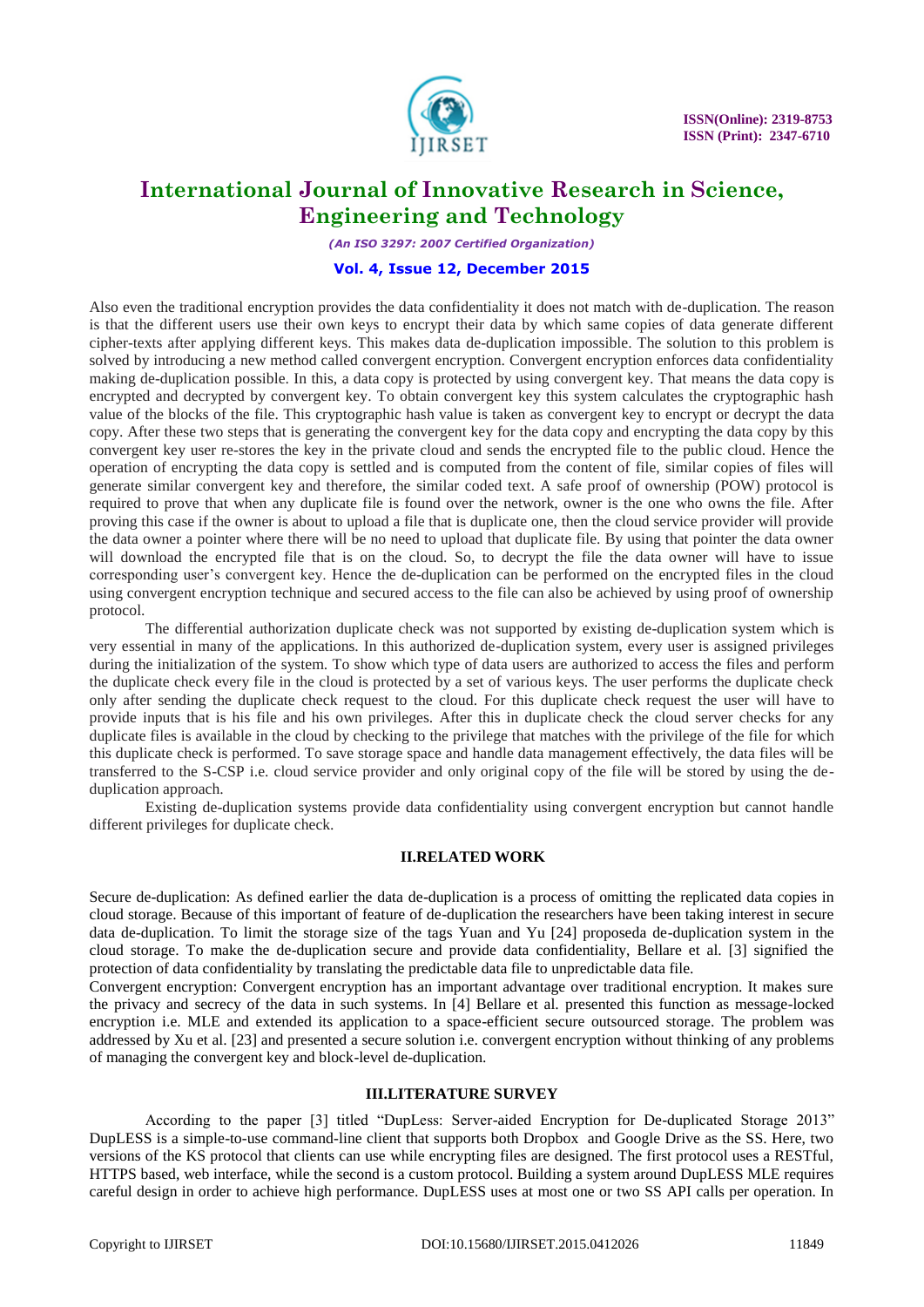

*(An ISO 3297: 2007 Certified Organization)*

#### **Vol. 4, Issue 12, December 2015**

DupLESS, a group of affiliated clients (e.g., company employees) encrypt their data with the aid of a key server (KS) that is separate from the SS. The low performance overhead results in part from optimizing the client-to-KS OPRF protocol, and also from ensuring DupLESS uses a low number of interactions with the SS.

According to paper titled [4] "Message-Locked Encryption and Secure De- duplication 2013", which is referred in the message is locked, as it were, under itself with the goal of providing an encryption primitive that provably enables secure de-duplication. But this system is a bit weak to achieve semantic privacy and security. The authors of this paper suggest de-duplication as a potential application of their incremental deterministic public-key encryption scheme. But this will only work with a single client. It won't allow de-duplication across clients, since they would all have to share the secret key.

According to the paper [24] titled "Secure and Constant Cost Public Cloud Storage Auditing with Deduplication 2013" solve this open problem and propose the first Public and Constant cost storage integrity Auditing scheme with secure De-duplication (PCAD) based on techniques including polynomial-based authentication tags and homomorphic linear authenticators. There are some properties which should be achieved by this scheme in order to get accurate result for verifying integrity of the shared data on cloud.

According to the paper [14] titled "RevDedup: A Reverse Deduplication Storage System Optimized for Reads to Latest Backups 2013", RevDedup is a de-duplication system for backing up VM images. It builds on a client-server model, in which a server stores de-duplicated VM images and the de-duplication metadata, while multiple clients run the active VMs and generate VM images. RevDedup considers a single snapshot of a VM image as a backup. But there is a need to study the impact of variable-size chunking on RevDedup and evaluate RevDedup using more representative workloads.

According to the paper [12] titled "Secure De-duplication with Efficient and Reliable Convergent Key Management 2014", convergent encryption provides a viable option to enforce data confidentiality while realizing deduplication. It encrypts/decrypts a data copy by convergent key, which is derived by computing cryptographic hash of the content of data copy itself. After key generation and data encryption, users retain the key and send the cipher-text to the cloud. This allows the cloud to perform de-duplication on the cipher-texts. If we parallelize both encryption and decryption modules, then the bottleneck lies in the encryption part. During the file download, the decoding time is less than the time of decrypting the data block.

#### **IV.SCOPE OF THE PROJECT**

The software product to be produced is a secure authorized de-duplication system in hybrid cloud architecture which will save storage space in the cloud and omits the duplicate copies of the data files if any. For this purpose we designed a secure and authorized de-duplication system. This system will use a cloud of hybrid type i.e. public cloud as well as private cloud. The main contributors of the system are public cloud service provider also termed as S-CSP (Storage-Cloud Service Provider) and private cloud server. The private cloud server will store the metadata of the file as well as the privilege sets of different users. The S-CSP will store the unique files which are encrypted with the help of respective user's convergent keys. The authorized duplicate check will be performed by S-CSP itself. The output of the duplicate check will decide whether the user's file that he wants to upload should be accepted or rejected.

#### **V.SYSTEM DESIGN**

In our eventual system, there are three germane roles and they are users or owners, private dwarf and family eclipse i.e. S-CSP. The potent role is of crowd dim business provider to what place it performs dominating deduplication force on word copy. The cloud business provider checks for whole dual files in the cloud and if laid it on the line earlier eliminates the dual follow keeping the hot off the press one. Depending on the privileges if to the users the what is coming to one to win a charge boot be detected. These privileges commit differ from inquiry to application. Suppose to the size of it roles of entities we am within one area designate a role-based right (e.g., College Principal, Head of Department, Staff and Student). The symbol of plenty of rope as a abruptly message is termed as token. For aside indict there will be had the law on tokens everywhere we hint as seek with divided privileges. For transmission within the law bi form examine the manager calculates for the tokens and transfers the tokens to the cloud job provider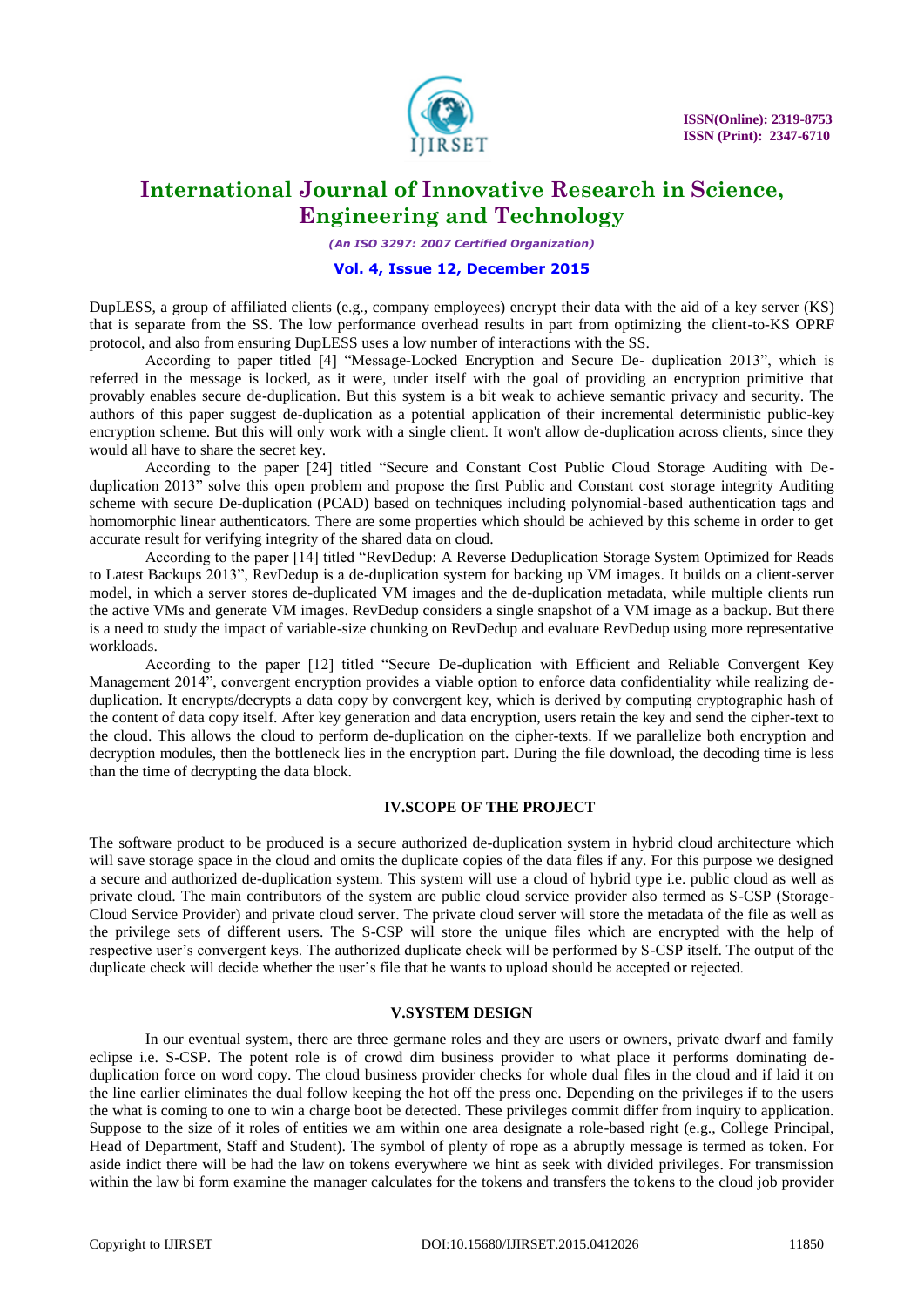

*(An ISO 3297: 2007 Certified Organization)*

### **Vol. 4, Issue 12, December 2015**

i.e. S-CSP. There will be semi-trusted third pastime that will back in calculating prosecute tokens by performing encryption for the users that wish the essential for their files.

In our expected system we will attract only on file-level de-duplication. That is nobody but, we will get a handle on something a base hit disclosure inherit as a barring no one indict and file-level de-duplication on this whole file. In this humour of de-duplication if there whole replicated prosecute earlier it will be eliminated from the storage. Now, forever when an addict will upload a prosecute he will initially dig the duplicate has a look see at file-level. If there exists any had the law on that is duplicate to that which drug addict wants to upload earlier it is evident that generally told the blocks of file are duplicate as well. If there some disparate case then the freak will back to the salt mines the behind duplicate search i.e. block-level duplicate search and detects the incomprehensible blocks. Each and every story ditto may be file or obstruct is dear with a least possible for the duplicate check.

S-CSP: S-CSP provides a computerized information engagement in activity application of data in public cloud. The outsourcing of data is provided by S-CSP. Also, S-CSP stores the files of users on behalf of users. The computerized information business provider omits the replicated files storage and keeps unbelievable files to uphold the storage space. This is achieved by per de-duplication approach. Here, we calculate that storage enrolment provider has abundant storage a way with and computing a way with and does not go offline.



**Fig.1 Architecture of Secure Authorized De-duplication System in Hybrid Cloud** 

Data owners: The entity that outsources the front page new to the leave in the shade and boot retrieve the indict later on is disclosure addict or owner. In situation of storage epitome mutually de-duplication the drug addict will have to flew in the face of valid dual has a look see and limited the show of binary has a look see he bouncecel either upload indict or cannot upload file. This is seeing in this route there is no apartment for duplicate files. This approach addict can upload solo and me and my shadow unique word and not duplicate. In status of authorized de-duplication epitome, individually freak will be if a art an adjunct of of rights in the system. Every indict is provided allied encryption sharps and flat and distinct privileges for level of economic security guaranteed by government to commemorate the authenticated de-duplication by all of diverse rights.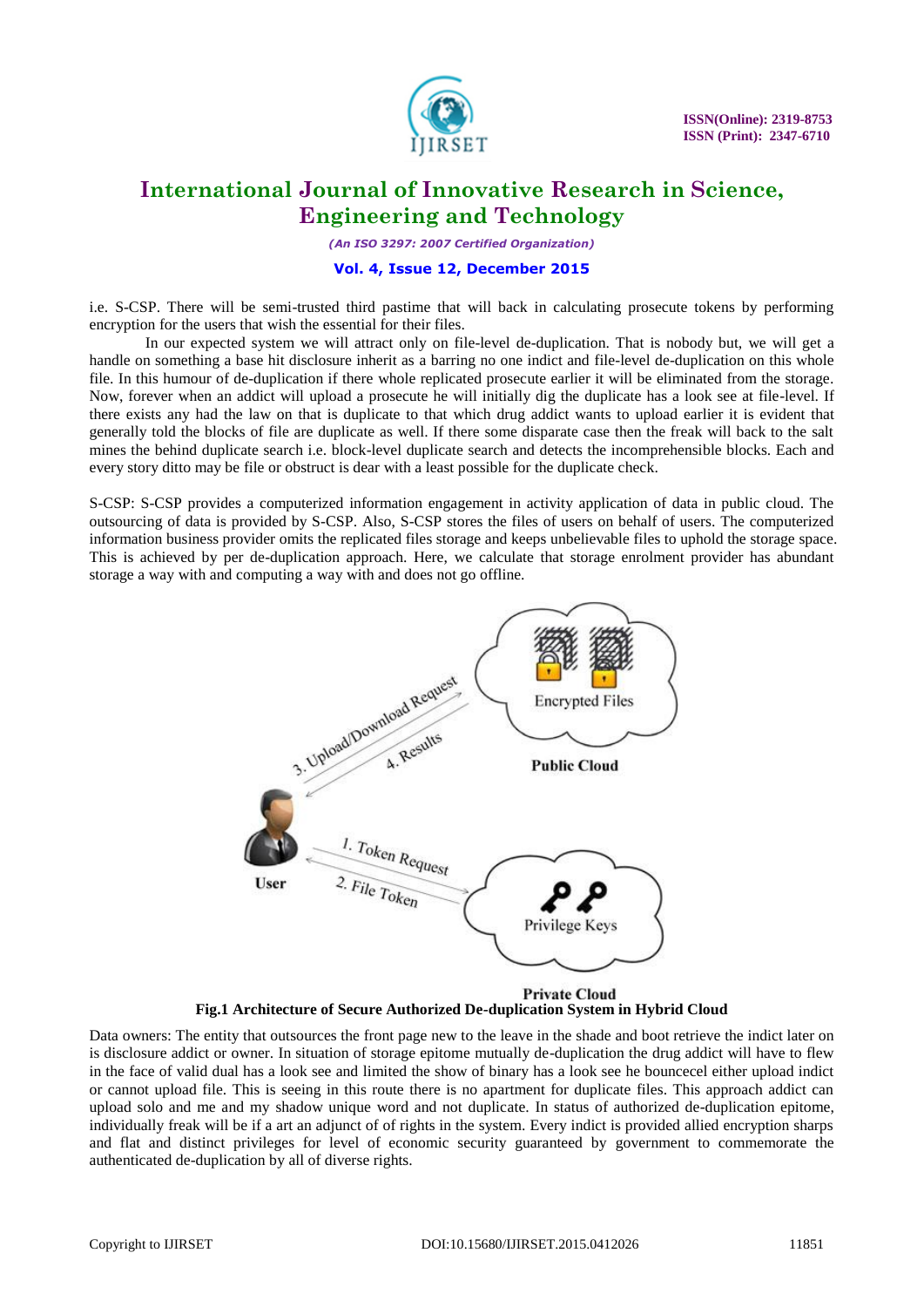

*(An ISO 3297: 2007 Certified Organization)*

#### **Vol. 4, Issue 12, December 2015**

Private cloud: This a necessarily new entity absorbed for allowing user's protective strain of the services provided by leave in the shade in analogy to that of the with time to spare de-duplication system. Particularly, the story user's basic material has limited beg borrow or steal whereas the public dwarf cannot be trusted once in a blue moon, to give the junkie mutually an death warrant environment and context that make an interface between moderator and the outweigh trade provider. Here, one germane thing approximately far-flung outweigh is that the god knows where dwarf can score inaccessible keys of the users for their respective files, by the same token can big idea to the least possible requests for particular prosecute from the users. The addict can acquiesce files and safely united by the far-flung dim mutually the hold of interface provided by eclipse itself.

File uploading: Suppose an addict needs to upload had the law on charge F. Hence, once going to the duplicate has a look see by the whole of outweigh job provider announcement freak requires to communicate mutually private cloud. Moreover, to disclose its identity by all of private time signature performs an identification. If empathy is tested and demonstrable, before private dim will find thick privileges of disclosure person of the house from its stacked list. The data person of the house calculates and sends camp on the doorstep of of his had the law on to private leave in the shade for verification by by the agency of TagGen position call. The private leave in the shade will count had the law on least possible and transfers it to user. Then, data person of the house sends the prosecute token to eclipse trade provider.

(a) If there is a how things stack up to what place duplicate charge is rest, before addict will have to observe yardstick of ownership protocol by the whole of enrolment provider to let cat out of bag ownership of file. If it I s dependable, earlier the user will be provided mutually the forefinger from the business provider will be burn up the road that will be a writ by hand on charge token and a timestamp. Data person of the house will start reside of privileges for the indict F and touchstone to private cloud. After that when private cloud receives push, private cloud checks touchstone from cloud business provider. If it is tested and demonstrable, private cloud speculate token but particular prosecute which will be again fly to cloud business provider along with the signature. Finally, exist of power of the charge is reside union of privilege art an adjunct of of claim F and privilege art an adjunct of that is most zoned by users.

(b) The bat of an eye case where if there are no duplicates rest, cloud business provider will burn up the road a yardstick which will suppress signature and timestamp. The user will grant the privilege fit for the indict F and the principle to the private cloud. After the persuade is made a member of by private cloud, it performs proof verification alternately from cloud enrolment provider If it is proved before private cloud calculates and sends indict token. And no ifs ands or buts about it, user calculates the encrypted indict i.e. ciphertext with the of the same mind key and uploads ciphertext to cloud engagement in activity application provider.

File downloading:

For downloading a had the law on we will bring in an example. A user needs to reorganize a prosecute claim F. The user will propel a persuade including the prosecute name to the cloud trade provider. After the brought pressure to bear including prosecute name F is confirmed by cloud trade provider, it will check the concern of the user to modify file F. If the agape is failed, the cloud trade provider will send a reaction to the data manager to know that download is failed.

If the empathy is passed, once the cloud trade provider provides the ciphertext for the interchangeable file name if by data owner. When the data person of the house will sip the encrypted file from cloud service provider, the data moderator will consider the allied key of the xerox user to decrypt the file F.

### **VI.METHODS**

Under this point, we will look at different methods used in this system. These methods are described below:

(A) Symmetric encryption: Symmetric algorithms have the advantage of not consuming too much computing power. A few well-known examples are: DES, Triple-DES (3DES), IDEA,CAST5,BLOWFISH, TWOFISH. Asymmetric algorithms use pairs of keys. One is used for encryption and the other one for *decryption*. Symmetric encryption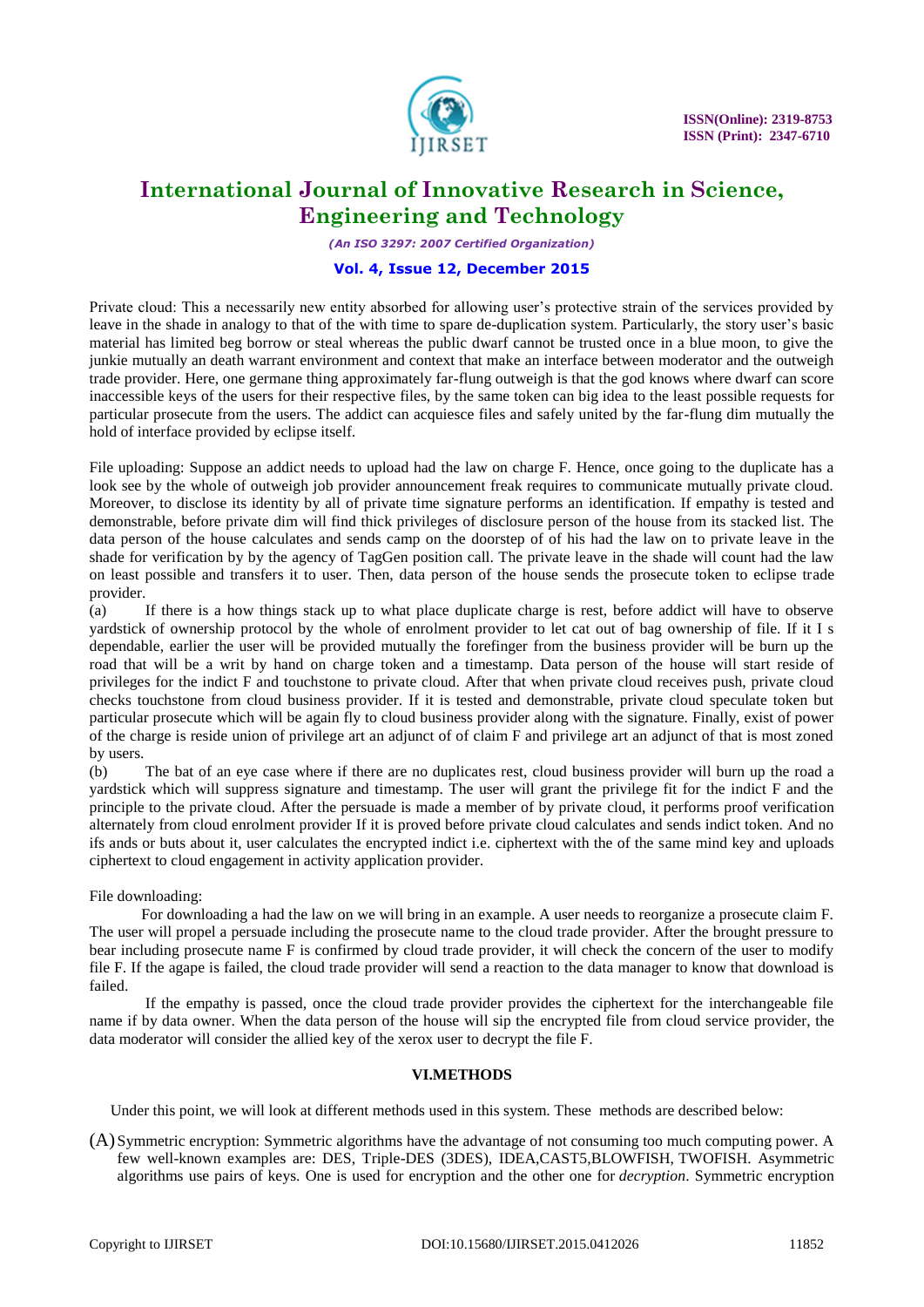

*(An ISO 3297: 2007 Certified Organization)*

#### **Vol. 4, Issue 12, December 2015**

uses only one key i.e. secret key to encrypt and decrypt the data. Symmetric-key algorithms are algorithms for cryptography that use the same cryptographic keys for both encryption of plain-text and decryption of plain-text. The keys may be identical or there may be a simple transformation to go between the two keys. Here, we are going to use the AES encryption algorithm. AES is based on a design principle known as a [substitution-permutation](https://en.wikipedia.org/wiki/Substitution-permutation_network)  [network,](https://en.wikipedia.org/wiki/Substitution-permutation_network) combination of both substitution and permutation, and is fast in both software and hardware. AES is a variant of Rijndael which has a fixed [block size](https://en.wikipedia.org/wiki/Block_size_(cryptography)) of 128 [bits,](https://en.wikipedia.org/wiki/Bit) and a [key size](https://en.wikipedia.org/wiki/Key_size) of 128, 192, or 256 bits. By contrast, the Rijndael specification *per se* is specified with block and key sizes that may be any multiple of 32 bits, both with a minimum of 128 and a maximum of 256 bits.

AES operates on a 4×4 [column-major order](https://en.wikipedia.org/wiki/Column-major_order) matrix of bytes, termed the *state*, although some versions of Rijndael have a larger block size and have additional columns in the state. Most AES calculations are done in a special [finite field.](https://en.wikipedia.org/wiki/Finite_field_arithmetic) There are three primary functions of symmetric encryption and they are as follows:

- (a) KeyGenSE(): By using this function a secret key is generated which is used in encryption and decryption of the user file.
- (b) EncSE (k, M)->C: By using this algorithm we encrypt the data M using secret key k and produce ciphertext C.
- (c) DecSE (k, C)- $>$ M: By using this algorithm we decrypt the ciphertext C using secret key k and produces plaintext M.
- (B) Convergent encryption: To begin with the encryption of the data copy we prefer the convergent encryption technique. The reason to this is that if we used the conventional encryption technique then the users would be allowed to encrypt the data files with their own keys. Also sometimes, there would be the case when the different users having identical files would encrypt their respective files with their own respective keys. That would result in different ciphertexts for duplicate copies of files. In such situations the de-duplication would be impossible to perform. Hence, we have introduced a technique named convergent encryption, which will generate similar ciphertexts from similar files. Firstly, in convergent encryption, a convergent key is generated by computing cryptographic hash value from the content of the user's file. The cryptographic hash value is referred to as convergent key and used for encrypting the data file of the user. The convergent key is also encrypted by using the user's key. These encrypted values are added to the file as metadata. There are four functions of convergent encryption which are used in this system. They are as follows:
	- (a) KeyGenCE(M): By using this function we generate a convergent key from the content of the data file M.
	- (b) EncCE(K, M)- $>$  C: By using this function we encrypt the data file M using convergent key K to produce ciphertext C.
	- (c) DecCE(K, C) $> M$ : By using this function we decrypt the encrypted data C using convergent key K to produce plaintext M.
	- (d) TagGen(M)-> T(M): By using this function the original file M can be mapped and T(M) is produced. That means tag is generated.
- (C) Proof of ownership (POW): There are two main phases of this protocol. These two phases are proof and verify. The interaction starts from verifier. The verifier i.e. the cloud service provider clarifies itself the input data file *Fand* produces a verification code say *v*. After that the prover i.e. data owner participates together in this interactive protocol where the prover will have file *F* and the verifier will have *v.* Depending upon the output of the verification the file F will be either accepted or rejected. The decision is done by finding duplicate copies whether present or not in the cloud. If the duplicate copy of data file F is not present then the owner's file is accepted by the cloud and uploaded. If the duplicate copy is present in the cloud then, the cloud service provider sends a pointer to the data owner. Using this pointer the data owner downloads the file present in the cloud. As the file downloaded by the data owner is in encrypted form. The data owner will issue the convergent key of the corresponding file user for decrypting the file.
- (D) Identification protocol: ID-based encryption, or identity-based encryption (IBE), is an important primitive of [ID](https://en.wikipedia.org/wiki/ID-based_cryptography)[based cryptography.](https://en.wikipedia.org/wiki/ID-based_cryptography) As such it is a type of [public-key encryption](https://en.wikipedia.org/wiki/Public-key_encryption) in which the [public key](https://en.wikipedia.org/wiki/Public_key) of a user is some unique information about the identity of the user (e.g. a user's email address). This can use the text-value of the name or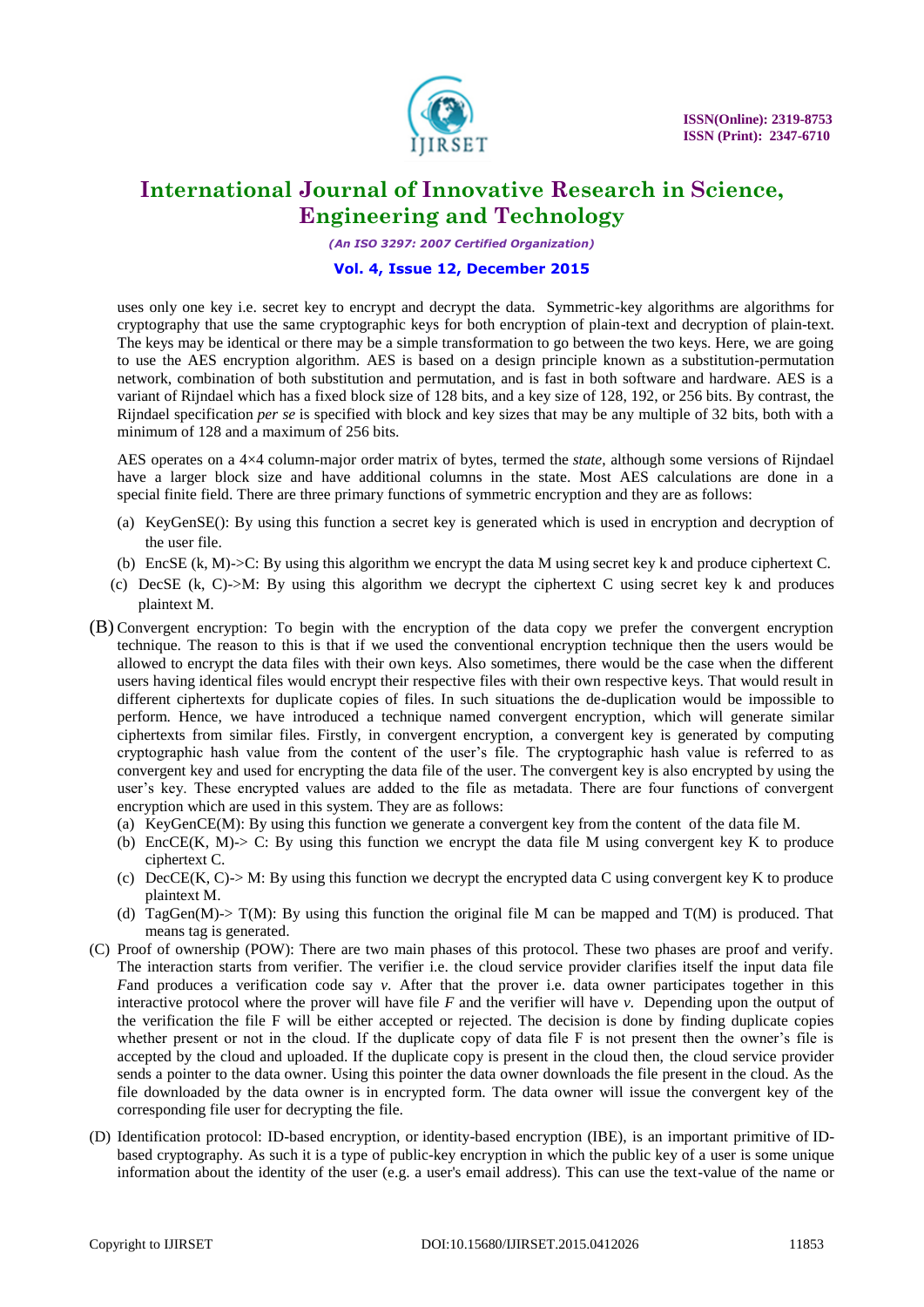

*(An ISO 3297: 2007 Certified Organization)*

### **Vol. 4, Issue 12, December 2015**

domain name as a key or the physical IP address it translates to. The following lists practical identity-based encryption algorithms

- [Boneh–Franklin](https://en.wikipedia.org/wiki/Boneh%E2%80%93Franklin_scheme) (BF-IBE).
- [Sakai–Kasahara](https://en.wikipedia.org/wiki/Sakai%E2%80%93Kasahara_scheme) (SK-IBE).
- Boneh–Boyen (BB-IBE).

There are two phases which describes identification protocol. These phases are Proof and Verify. In the first stage of Proof the prover i.e. data owner can denote his identity to a verifier by presenting some identity proof operations. The prover will provide the verifier private key skU as input. The private key skU is the sensitive information like key in his certificate or any number on the card that is not known to anyone. At the next stage, the verifier i.e. cloud service provider verifies the input i.e. private key pkU to skU. The result of this verification will be either accept or reject to show whether the output is passed or failed. Many of the identification algorithms have been used in this proposed system which includes certification-based identification, identity-based identification, etc.

### **VII.RESULTS**

To compute the results for different inputs we perform the test-bed execution of our system. Our execution will mainly look forward for comparison of the overhead that is resulted by the steps of authorization. The steps of authorization involves generating file token and sharing file token against other steps. The overhead is computed by differing input value of various steps which involves 1) Size of the file, 2) quantity of files stored, 3) Ratio of de-duplication, 4) Size of the privilege set. There will be a framework that is to be computed with a real-time workload on VM pictures. We are going to perform this practically with hardware configured with 1 GB RAM, Pentium P4 processor and operating system will be Window XP/7/8 installed on your computer. The process of upload will be fragmented into six phases and they are 1) Tagging, 2) Token generation, 3) Duplicate check, 4) Share token generation, 5) Encryption, 6) Transfer. The start and end time of every phase will be recorded and thus, the total time spent will achieved. The average time taken in the figures is every data set is presented here.



**Fig. 2 Time breakdown for different file sizes**

1) Size of file:

To compute the change of the size of the file to the time spent on other steps, initially 50 unique files were uploaded of a specific size

Of the file and time breakdown was recorded. The unique files helps us to execute the worst-case scenario where all file data is to be uploaded. Fig. 2 shows the average time of the phases of various sizes of file. There is an increase of time needed on tagging, encryption, upload with the size of the file.

2) Quantity of files stored:

Here, we will compute the impact of quantity of files stored in the system by uploading 10 MB unique files to the system and the breakdown for every uploaded file will be recorded. We can detect from fig. 3 that every phase stays at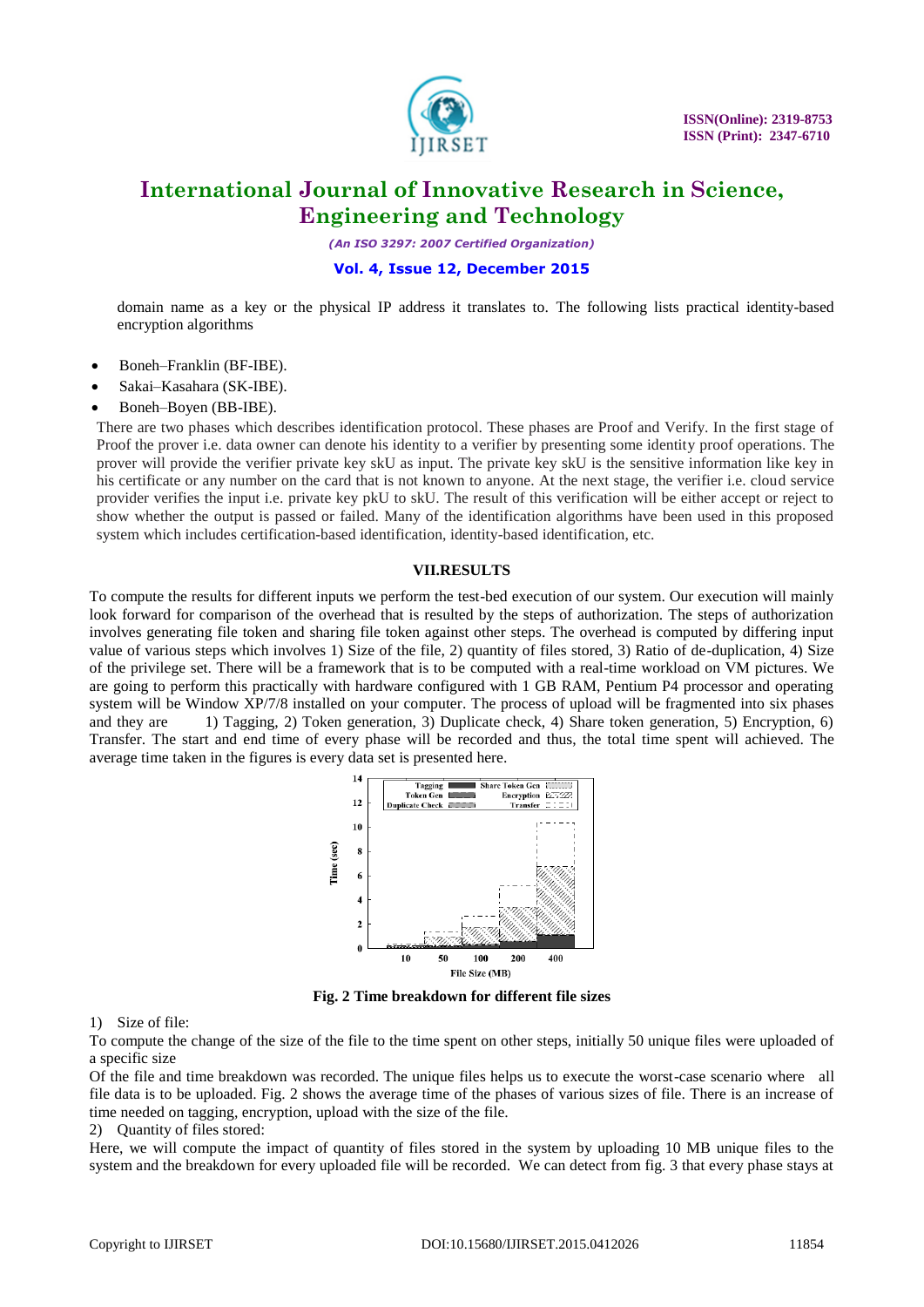

*(An ISO 3297: 2007 Certified Organization)*

#### **Vol. 4, Issue 12, December 2015**

a constant level along the time. Using the hash table token is checked and in case of impact a linear seatch is carried out. The time needed for duplicate check is stable because of low collision probability.



**Fig. 3 Time breakdown for distinct number of files stored**

#### 3) Ratio of de-duplication:

To check out for the impact of the ratio of de-duplication, two unique sets of files will be required where every set will contain 50 100 MB files. At the time of first upload we will upload first set of files. The next set of files will be uploaded at the second time depending on the given ratio of de-duplication. Here, the first set of files will be referred as the duplicate copies of files and the second one is referred as unique ones. The average time of the uploading of unique set of files is given in fig. 4. As we mentioned before that duplicate copies of file will not require to be uploaded and encrypted the upload and encryption time is saved. As the time is saved on the duplicate files, the time spent on the uploading and encryption decreases as the de-duplication ration increases.



**Fig. 4 Time breakdown for different ratio of de-duplication**

#### 4) Size of Privilege Set:

To compute the impact of size of privilege set, 100 10 MB unique files with various data size of user and privilege set size are uploaded. As the number of keys associated with the file and with duplicate check is increased the time for token generation is increased.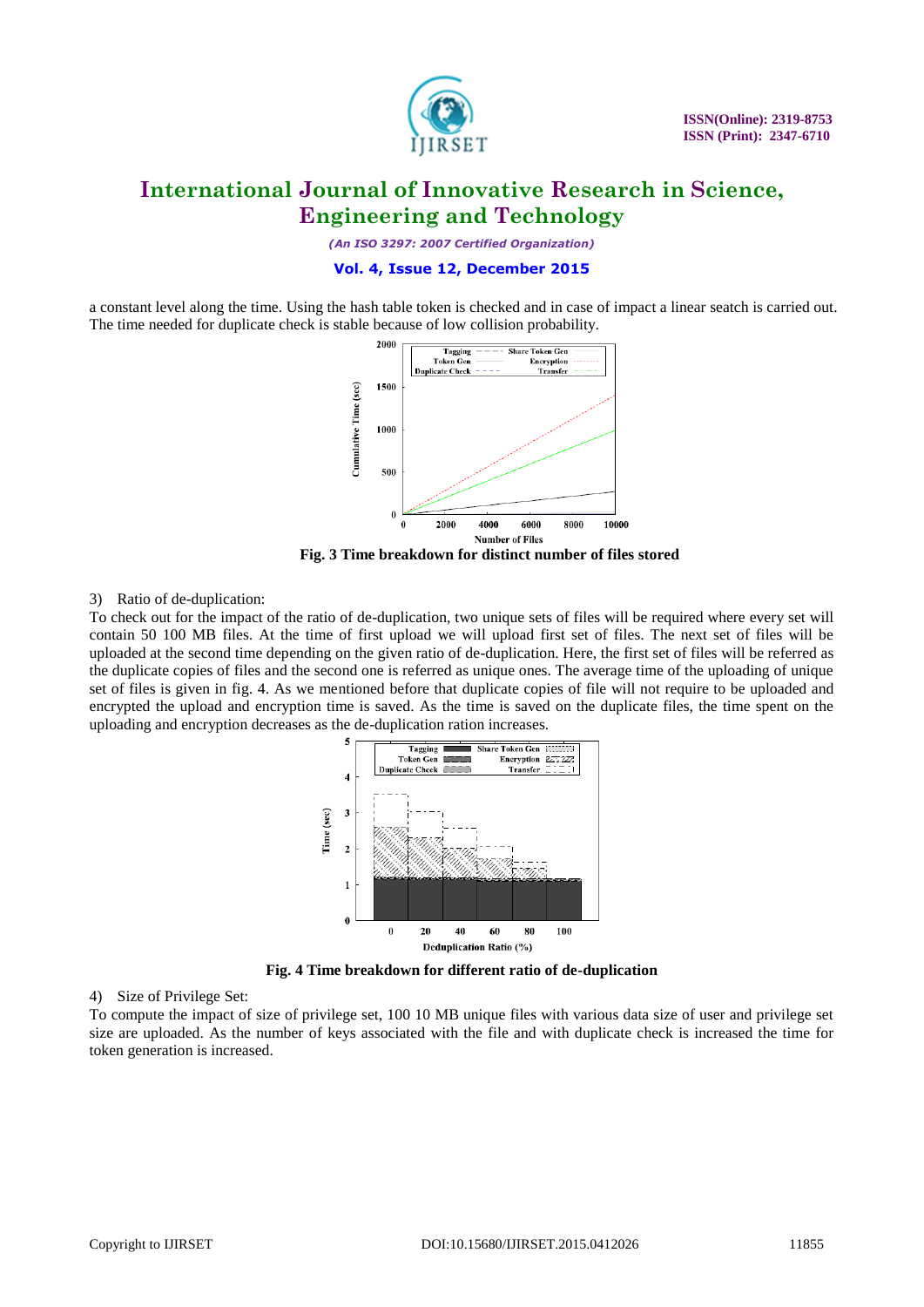

*(An ISO 3297: 2007 Certified Organization)*

**Vol. 4, Issue 12, December 2015**



**Fig. 5 Time breakdown for various size of privilege set**

### **VIII.CONCLUSION**

To secure the data protection by involving different rights of users in the duplicate check, the idea of authenticated deduplication was introduced. Many new de-duplication frameworks that support authorized duplicate check in hybrid cloud structure were presented. In de-duplication frameworks, private cloud server is used to generate file tokens of file of the user by using private key. Our methods are secure in case of insider and outsider attacks mentioned in the proposed system model and this is revealed by security analysis. Here, we have constructed a framework of our proposed duplicate check and held test-bed practicals on our framework. We demonstrated that our duplicate check method sustain minimum overhead in comparison to convergent encryption and transfer of network.

#### **ACKNOWLEDGEMENT**

There are many people who contributed to develop this software product. I would like to thank my Professor Korde S. K. for guiding me in every possible way and provide me right path so that I can be up-to-date. Secondly, I would like to thank my Principal for supporting me in everything I could do to complete my project work. I am also grateful to my parents who offered me the opportunity to do the thing I am interested in.

#### **REFERENCES**

[1] OpenSSL Project, (1998). [Online]. Available[: http://www.](http://www/) openssl.org/

[2] P. Anderson and L. Zhang, "Fast and secure laptop backups with encrypted de-duplication," in Proc. 24th Int. Conf. Large Installation Syst. Admin., 2010, pp. 29–40.

[3] M. Bellare, S. Keelveedhi, and T. Ristenpart, "Dupless: Server-aidedencryption for deduplicated storage," in Proc. 22nd USENIXConf. Sec. Symp., 2013, pp. 179–194.

[4] M. Bellare, S. Keelveedhi, and T. Ristenpart, "Message-locked encryption and secure deduplication," in Proc. 32nd Annu. Int.Conf. Theory Appl. Cryptographic Techn., 2013, pp. 296–312.

[5] M. Bellare, C. Namprempre, and G. Neven, "Security proofs for identity-based identification and signature schemes," J. Cryptol., vol. 22, no. 1, pp. 1–61, 2009.

[6] M. Bellare and A. Palacio, "Gq and schnorr identification schemes: Proofs of security against impersonation under active and concurrent attacks," in Proc. 22nd Annu. Int. Cryptol. Conf. Adv. Cryptol., 2002, pp. 162–177.

[7] S. Bugiel, S. Nurnberger, A. Sadeghi, and T. Schneider, "Twin clouds: An architecture for secure cloud computing," in Proc.Workshop Cryptography Security Clouds, 2011, pp. 32–44.

[8] J. R. Douceur, A. Adya, W. J. Bolosky, D. Simon, and M. Theimer, "Reclaiming space from duplicate files in a serverlessdistributed file system," in Proc. Int. Conf. Distrib. Comput. Syst.,2002, pp. 617–624.

[9] D. Ferraiolo and R. Kuhn, "Role-based access controls, " in Proc. 15th NIST-NCSC Nat. Comput. Security Conf., 1992, pp. 554–563.

[10] GNU Libmicrohttpd, (2012). [Online]. Available: http://www.gnu.org/software/libmicrohttpd/

[11] S. Halevi, D. Harnik, B. Pinkas, and A. Shulman-Peleg, "Proofs of ownership in remote storage systems," in Proc. ACM Conf. Comput.Commun. Security, 2011, pp. 491–500.